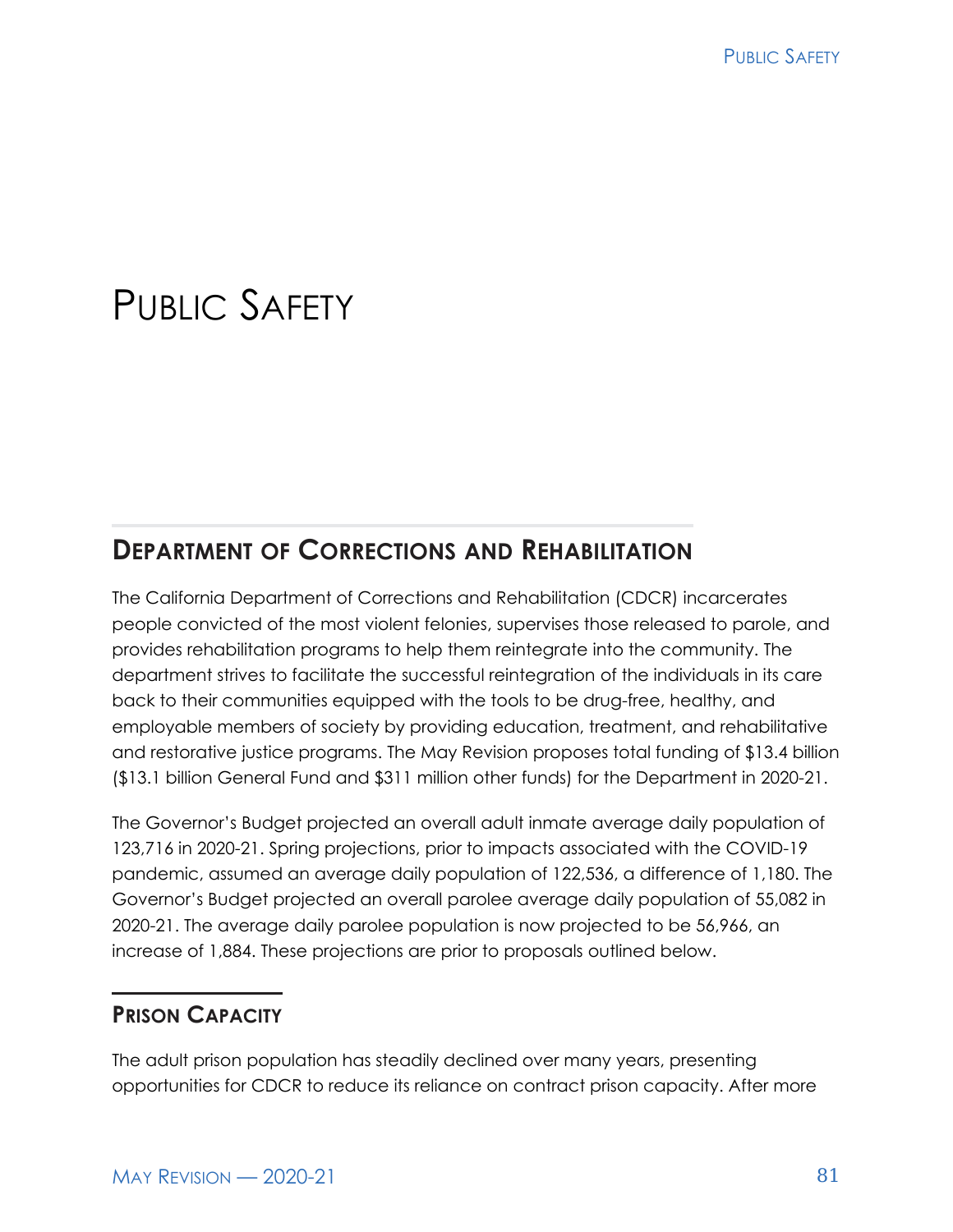than a decade, CDCR terminated its final remaining contract to house inmates out-of-state in June 2019. In addition, CDCR terminated a contract with a private in-state facility for male inmates in September 2019. Given the projected continued decline in the inmate population throughout 2019-20 and 2020-21, the May Revision continues the Administration's plan to close all private in-state contract correctional facilities for male inmates in 2020-21. While the last private in-state contract facility, Golden State Correctional Facility, was set to close on April 30, 2020, the contract was extended through the end of May 2020 to reduce inmate movement and facilitate increased physical distancing given the COVID-19 pandemic. The May Revision also reflects the Administration's plan to phase out two of the remaining three male, public in-state contract correctional facilities by 2021, and the third by July 2022.

The Governor's Budget indicated that if population trends hold, the Administration would close a state-operated prison within the next five years. The May Revision proposes to close one facility beginning in 2021-22 and a second facility beginning in 2022-23. These closures will be achieved through various actions that will further reduce the prison population through rehabilitation.

### **COVID-19 RESPONSE**

CDCR took a series of proactive measures to reduce the presence and spread of COVID-19 in its institutions. Among other things, CDCR restricted inmate movement, activated gyms and dayrooms to create physical distancing, modified the parole suitability hearing process to take place by video and telephone conference, restricted family visitation and provided inmates with free telephone calls, initiated a staff screening process upon entering facilities, suspended large-scale construction projects within the secure perimeter of CDCR facilities, and suspended in-person rehabilitative programs and education classes. CDCR also delayed the Basic Correctional Officer Academy and modified the training to provide for social distancing, and employed the California Prison Industry Authority to produce cloth face masks and hand sanitizer for inmates and staff.

On March 24, 2020, the Governor issued Executive Order N-36-20, to mitigate the spread of COVID-19 in the state's adult institutions by stopping intake for 30 days, which was subsequently extended to 60 days. Intake is expected to resume on May 26, 2020. In addition, CDCR initiated the release of inmates who were within 60 days of release at the beginning of April 2020, and who were not serving a current term for domestic violence, a violent felony, or required to register as a sex offender. These measures provided immediate relief to enable CDCR to increase physical distancing as well as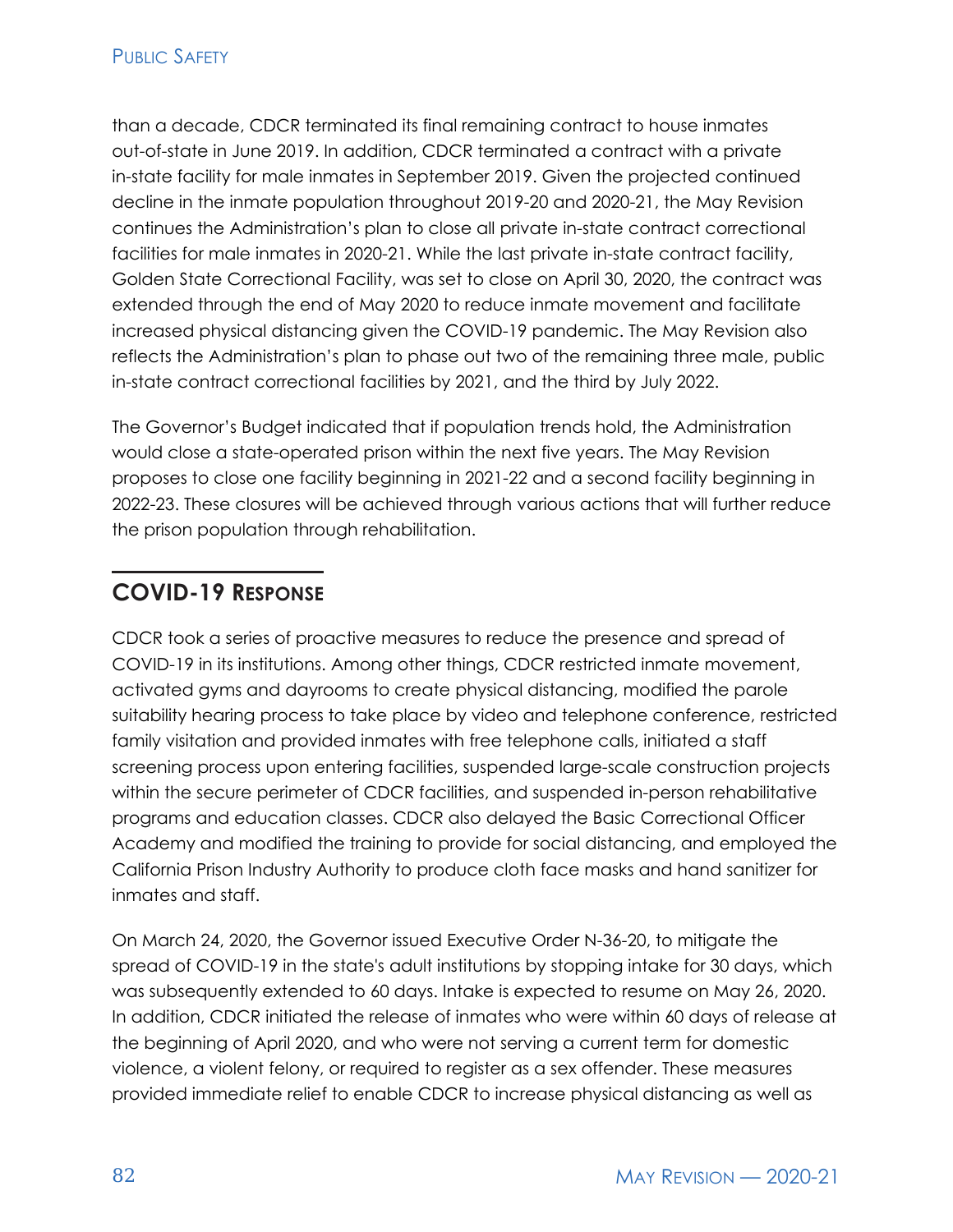limit the introduction and spread of COVID-19. As of May 6, 2020, the adult inmate population was 117,498, compared to 122,941 as of March 25, 2020, a reduction of 5,443 inmates.

CDCR estimates that approximately 3,500 inmates will be held in county jails as a result of the suspension of intake for 60 days. Once intake resumes, those inmates will be transferred to CDCR over a period of approximately 28 days.

#### **EARNING RELEASE THROUGH REHABILITATION**

The May Revision sustains academic, vocational and rehabilitative program investments made in recent years to continue the progress made to support inmates in preparing for release.

The May Revision proposes the closure of two adult institutions—one beginning in 2021-22 and a second beginning in 2022-23. The closures are estimated to result in savings of \$100 million in 2021-22, \$300 million in 2022-23 and \$400 million ongoing.

- Reduce Reception Center Process to 30 days—The suspension of intake provided CDCR the opportunity to move the majority of inmates from reception centers to mainline institutions, thereby creating space in the reception centers to facilitate safely reopening intake. CDCR plans to reduce the reception center process to as little as 30 days instead of 90 to 120 days. This will allow inmates to begin participating in academic and rehabilitative programs sooner and will likely enable CDCR to convert some existing Reception Center housing to General Population housing in 2020-21. This change will save \$3.7 million General Fund in 2020-21, and significantly more in future years with the exact amount depending on the timing and details of future prison closures.
- Changes to Good Conduct Credits—CDCR will pursue changes to good conduct credits that will be applied prospectively. While the changes are still being developed, they will be informed by preliminary recidivism data associated with existing good conduct credits. The preliminary estimate is that these changes will save \$2.7 million General Fund in 2020-21, and significantly more in future years with the exact amount depending on the timing and details of future prison closures.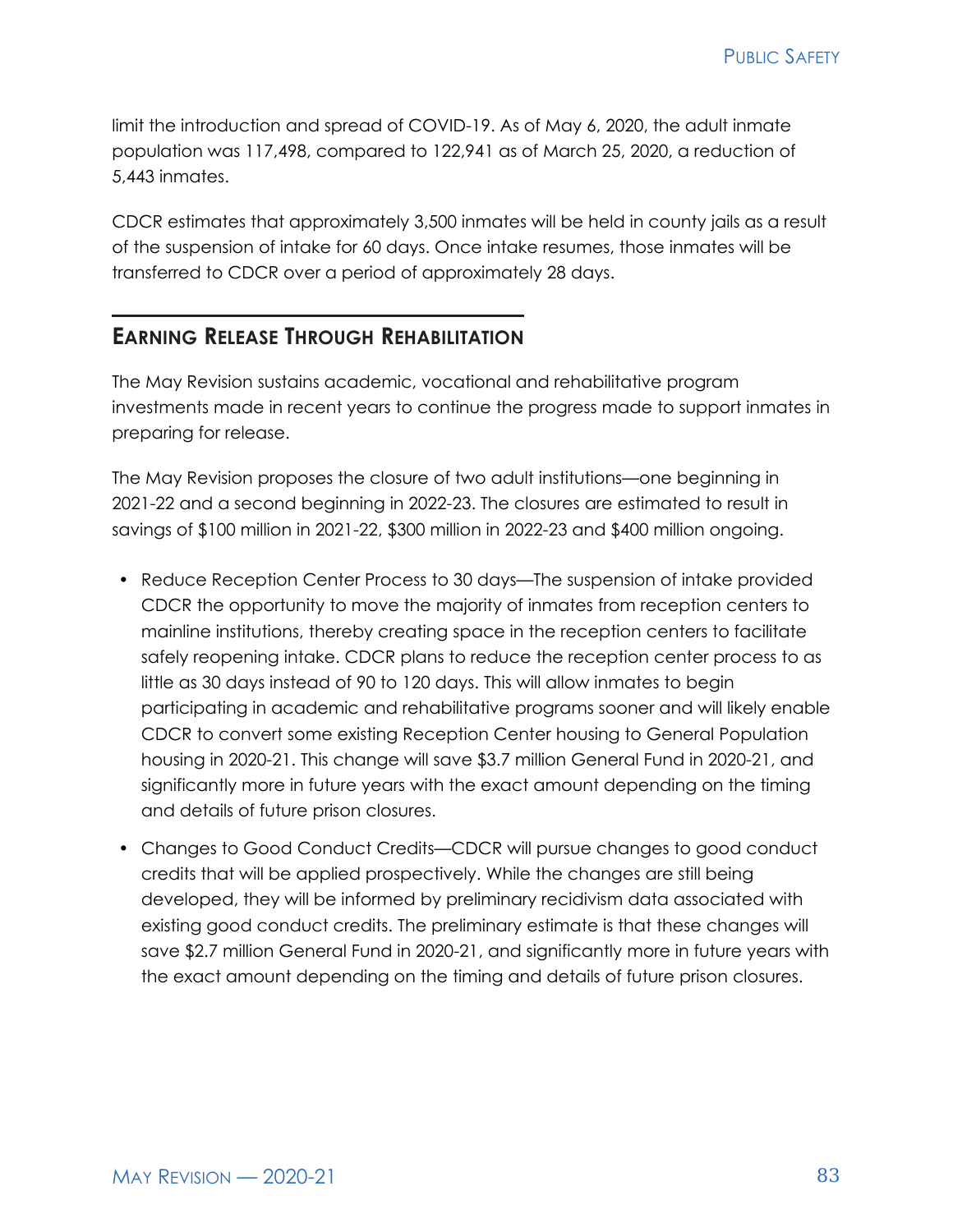#### **TEMPORARY MODIFIED WORK ASSIGNMENTS**

The May Revision includes \$16.7 million General Fund annually for two years to provide modified work assignment posts for staff with medical conditions that result in restrictions or limitations, such as pregnancy, to provide them opportunities to continue working or return to work earlier than would otherwise be possible. This proposal advances the Administration's commitment to the health and wellness of its correctional staff and promotes the recruitment and retention of a diverse workforce. The Department will use the period covered by the limited term funding to determine the appropriate level of ongoing resources for this program.

The May Revision sustains the following General Fund proposals submitted in the Governor's Budget:

- Mental Health Psychiatry Registry—\$13.3 million (\$1.4 million included in the Governor's Budget)
- Intake Cell Retrofits for Suicide Prevention—\$3.8 million one-time
- Medical Guarding and Transportation—\$14.8 million
- Expansion of Statewide Telepsychiatry Program—\$5.9 million
- Legionella Remediation at California Health Care Facility—\$9.7 million in 2019-20 and \$4.3 million ongoing
- Information Technology Security Staffing and Tools-\$2.9 million
- Existing Capital Outlay Projects—\$40.8 million to support several existing CDCR projects actively in the construction phase, as well as several projects that are necessary to comply with legal requirements and public health and safety needs.

#### **VALLEY STATE PRISON YOUTH OFFENDER REHABILITATIVE COMMUNITY**

The Governor's Budget proposed \$6.2 million General Fund in 2020-21, and \$10.1 million ongoing, to establish Youth Offender Rehabilitative Communities. These are programs that house offenders under the age of 26 together at select adult institutions in campus-style environments conducive to positive behavioral programming. As a result of COVID-19, inmate movement has been restricted. However, in recognition that these communities serve to connect youth offenders to positive mentors, as well as rehabilitative and educational programs targeted to their unique needs, the May Revision proposes to retain a model program that will be established at Valley State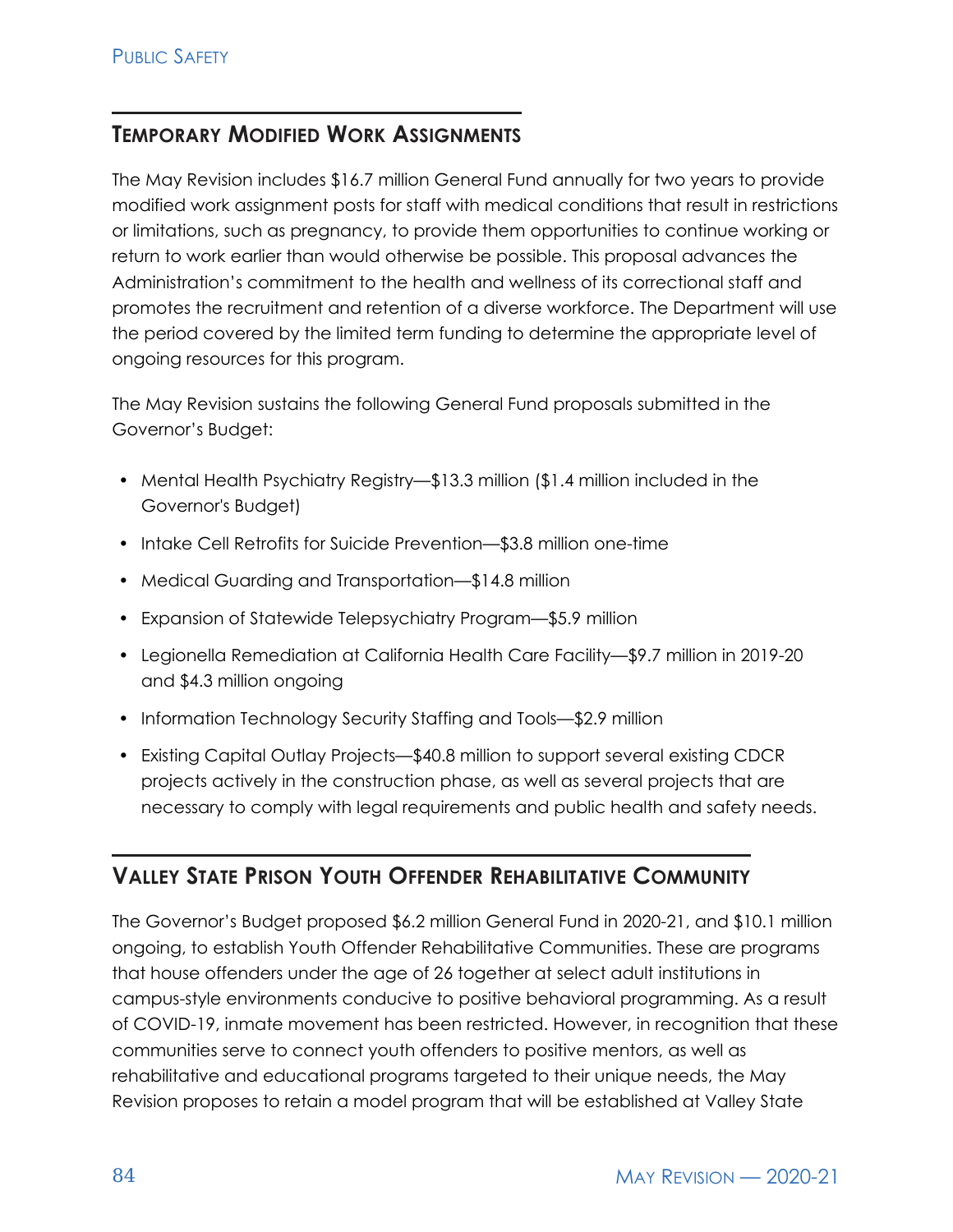Prison in Chowchilla. This reduces the Governor's Budget proposal to \$1.3 million in 2020-21 and \$2 million ongoing.

#### **OTHER SIGNIFICANT ADJUSTMENTS**

To reduce costs, the May Revision also proposes efficiencies, as follows:

- Consolidate Fire Camps—The May Revision proposes the consolidation of fire camps that are currently not at capacity. The May Revision assumes the closure of eight camps, that will be selected in coordination with the California Department of Forestry and Fire Protection (CAL FIRE). The locations selected will take into consideration proximity to other fire camps in an effort to minimize impacts to communities that rely on the services provided by inmate fire crews. CDCR's savings are estimated to be \$7.4 million General Fund in 2020-21 and \$14.7 million ongoing.
- Draw Down Federal Funds for Health Care for Community Reentry Programs—Under federal policy, individuals who are considered prison inmates are ineligible for Medicaid benefits. However, this exclusion does not apply to individuals residing in supervised residential treatment facilities, such as reentry facilities designed to transition individuals from prison to the community. The Centers for Medicare and Medicaid Services (CMS), which sets these policies, recently issued guidance outlining how it distinguishes between prisons and supervised residential treatment facilities. Specifically, CMS has stated that in order to qualify for Medicaid eligibility residents must generally have freedom to seek employment in the community and access resources available to the general public, such as education, libraries, and healthcare facilities. CDCR is implementing operational changes at its reentry facilities to adhere to these guidelines in a manner that ensures public safety, thereby allowing the state to draw down federal funding for residents' health care and saving \$4.2 million General Fund in 2020-21 and \$8.5 million ongoing.
- Eliminate the Integrated Services for Mentally Ill Parolee Program—The Integrated Services for Mentally Ill Parolee Program provides wraparound services, including some transitional housing for approximately 1,500 of 18,000 mentally ill parolees. While the Administration remains committed to mental health treatment in the community, this program has shown limited effectiveness at reducing recidivism. In an effort to make better use of limited state funding (this program is costly, at \$10,000 per parolee), the May Revision proposes to eliminate the program. The Department will adjust policies to connect these individuals with community resources, which ultimately provides better continuity of care long-term. Elimination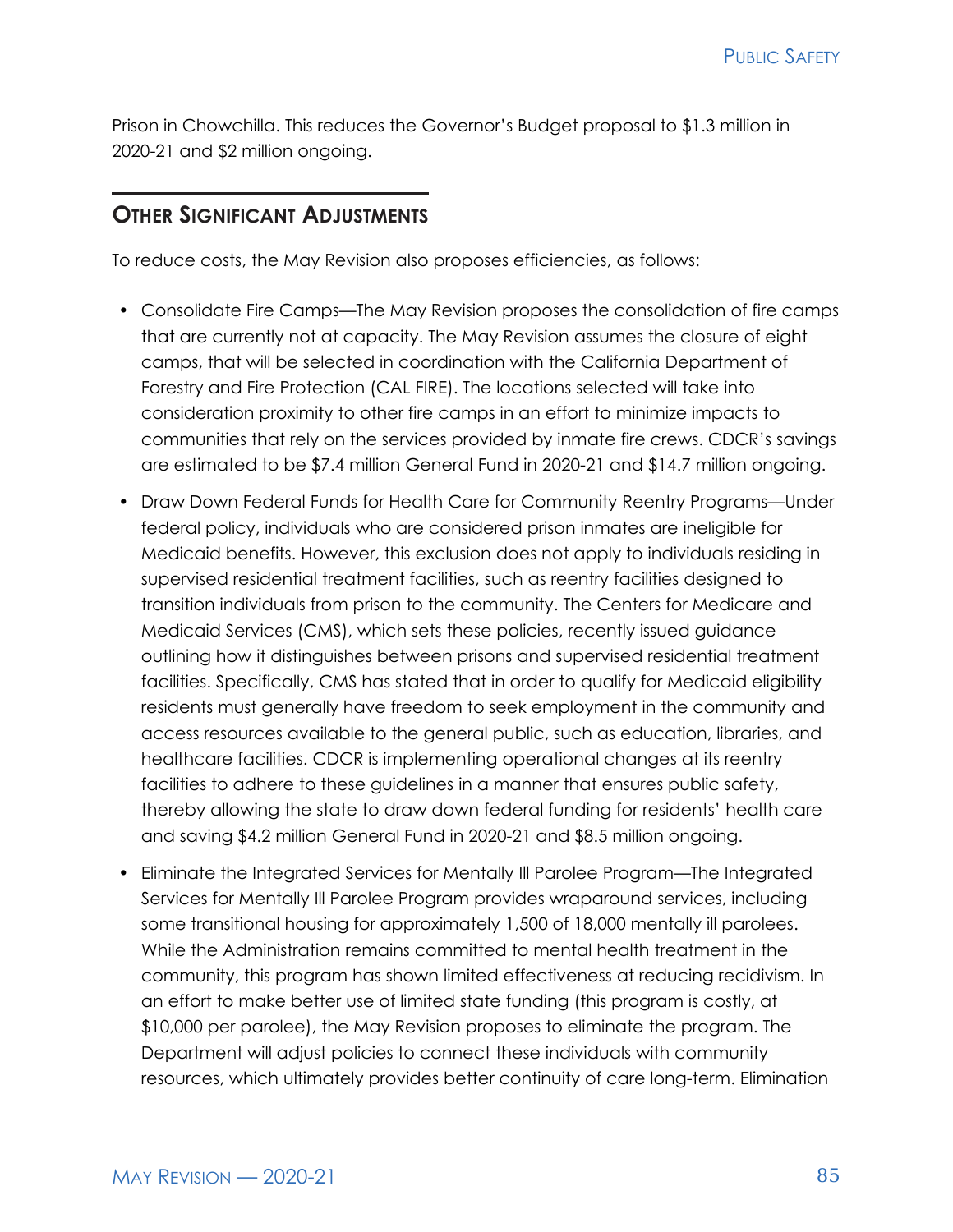of this program is expected to result in savings of \$8.1 million General Fund in 2020-21 and \$16.3 million ongoing General Fund.

- Eliminate Parole Outpatient Clinics—The Department employs mental health clinicians that provide treatment to parolees out of parole offices across the state called Parole Outpatient Clinics. With the passage of the Affordable Care Act, most parolees now have access to mental health services through Medi-Cal or other insurance. Therefore, the services provided in the Parole Outpatient Clinics can otherwise be accessed through Medi-Cal or other insurance. The May Revision proposes to no longer fund Parole Outpatient Clinics to eliminate redundancy in services and utilize services where the state receives financial participation from the federal government through Medi-Cal. This will also help long-term continuity of care since individuals can only access Parole Outpatient Clinic services while on parole. This proposal retains Parole Outpatient Clinic psychiatrists to continue meeting emergency medication needs for parolees with mental illness. This proposal is expected to result in estimated savings of \$9.1 million General Fund in 2020-21, and \$17.6 million ongoing General Fund.
- Remote Court Appearance—CDCR will pursue efforts to increase video capabilities to enable remote court appearances by inmates and staff. This will result in efficiencies associated with transportation of inmates from their assigned prison to a prison closer to the court, and daily transportation of inmates to court. This will also reduce inmate absences from rehabilitation and work assignments.

# **CAP PAROLE TERMS**

In an effort to align community supervision terms with evidence that most recidivism occurs earlier in the supervision period, create incentives for positive behavior change, and more effectively use limited state resources, the May Revision proposes to cap supervision for most parolees at 24 months, establish earned discharge for non-Penal Code section 290 registrants at 12 months, and establish earned discharge at 18 months for certain Penal Code section 290 registrants. This proposal is expected to result in estimated savings of \$23.2 million General Fund in 2020-21, increasing to \$76 million ongoing General Fund in 2023-24.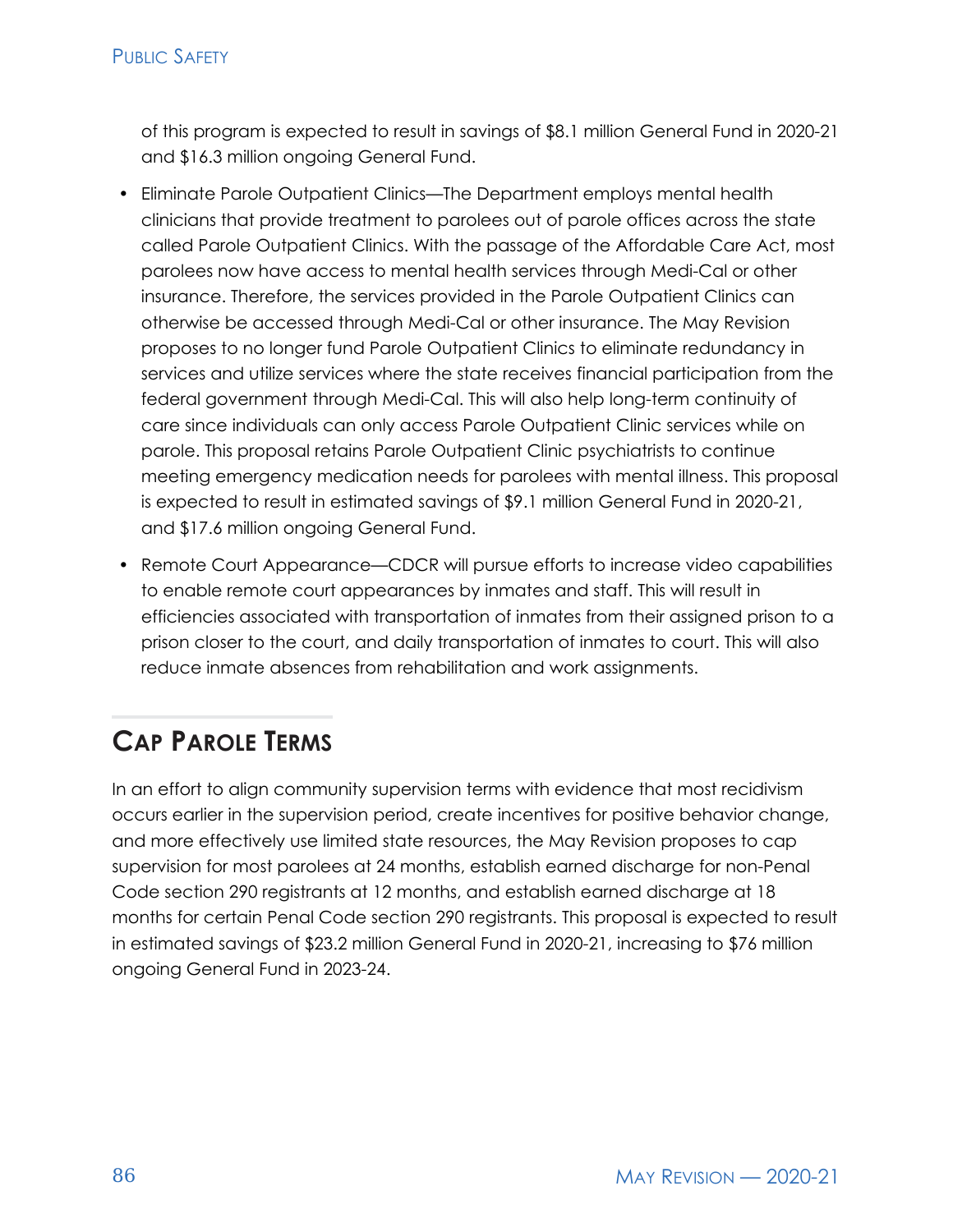#### **OTHER CHANGES**

The May Revision also removes \$20.6 million from CDCR's baseline budget to eliminate the Tattoo Removal Program (\$2.1 million) and to reduce ongoing prison maintenance funding (\$18.5 million).

The state is not in a fiscal position to expand programs given the drastic budget impacts of the COVID-19 Recession. The following significant proposals are withdrawn from the Governor's Budget:

- Academic Information Technology Modernization—\$26.9 million to provide laptops to inmates participating in academic and vocational training to better prepare inmates for reentry.
- Expanding Higher Education Opportunities—\$1.8 million for tuition, books, materials, training, and equipment for inmate-students.
- Expanded Inmate Visitation—\$4.6 million for an additional visitation day at nine institutions.
- Staff Development and Support—\$21.4 million to enhance staff development through new training for correctional officers and counselors.
- Video Surveillance—\$21.6 million General Fund in 2020-21 and \$2.1 million ongoing to expand video surveillance capabilities at three facilities.
- Quality Management and Patient Safety—\$9.9 million General Fund in 2020-21 and \$11.8 million ongoing General Fund to evaluate risks and implement best practices to improve the health care delivery system.
- Health Care Facility Updates at the California Rehabilitation Center—\$5.9 million one-time funding for various maintenance projects.
- Various Capital Outlay Projects—\$70.8 million associated with the withdrawal of various projects proposed in the Governor's Budget. The May Revision also reduces the overall out year costs for CDCR projects by approximately 67 percent.

The May Revision also proposes to modify the following proposals included in the Governor's Budget:

• Centralize Discrimination Complaints—Reduces the proposal from \$1.8 million ongoing to \$943,000 to promote objectivity and fairness in the investigation of equal opportunity complaints.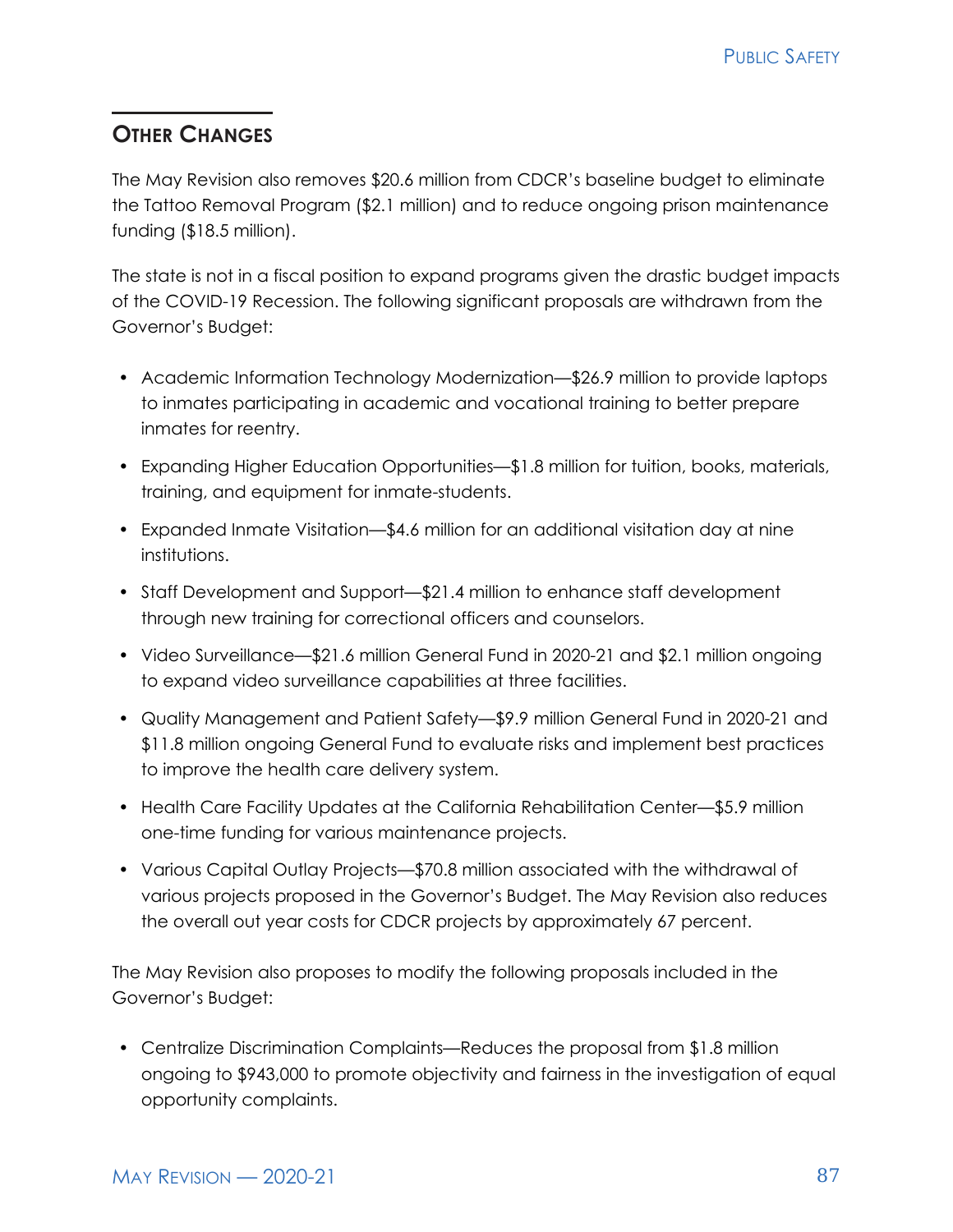• Roof Replacement—Reduces the proposal from \$78.2 million over two years for two roof replacement projects to \$37.6 million for one roof replacement at California State Prison, Sacramento.

### **REALIGN DIVISION OF JUVENILE JUSTICE**

The Division of Juvenile Justice currently houses approximately 800 offenders. The Governor's Budget proposed to transfer the Division of Juvenile Justice to a newly created independent department within the Health and Human Services Agency. That approach was intended to align the rehabilitative mission of the state's juvenile justice system with trauma-informed and developmentally appropriate services supported by programs overseen by the state's Health and Human Services Agency.

The May Revision proposes to expand on previous successful efforts to reform the state's juvenile justice system by transferring the responsibility for managing all youthful offenders to local jurisdictions. The May Revision proposes to stop intake of new juvenile offenders effective January 1, 2021 and begin the closure of all three state juvenile facilities and the fire camp through the attrition of the current population. Offenders over the age of 18 that will eventually be transferred to an adult institution will be prioritized for placement in the Youth Offender Rehabilitative Community established at Valley State Prison.

Closing state juvenile facilities and directing a portion of the state savings to county probation departments will enable youth to remain in their communities and stay close to their families to support rehabilitation. Local juvenile detention facilities have a significant number of vacant beds, providing an opportunity to house a greater number of youthful offenders locally. In 2019, the average daily population for local juvenile halls and camps and ranches was about 3,600, and their rated capacity is currently about 11,200. In recognition that some youth currently housed in state juvenile facilities have sex behavior treatment or mental health treatment needs, the May Revision includes \$2.4 million General Fund in 2020-21, increasing to \$9.6 million ongoing, to be awarded as competitive grants by the Board of State and Community Corrections. Grants will be awarded to county probation departments that will serve as hubs to meet the specific treatment needs of youth throughout the juvenile justice system.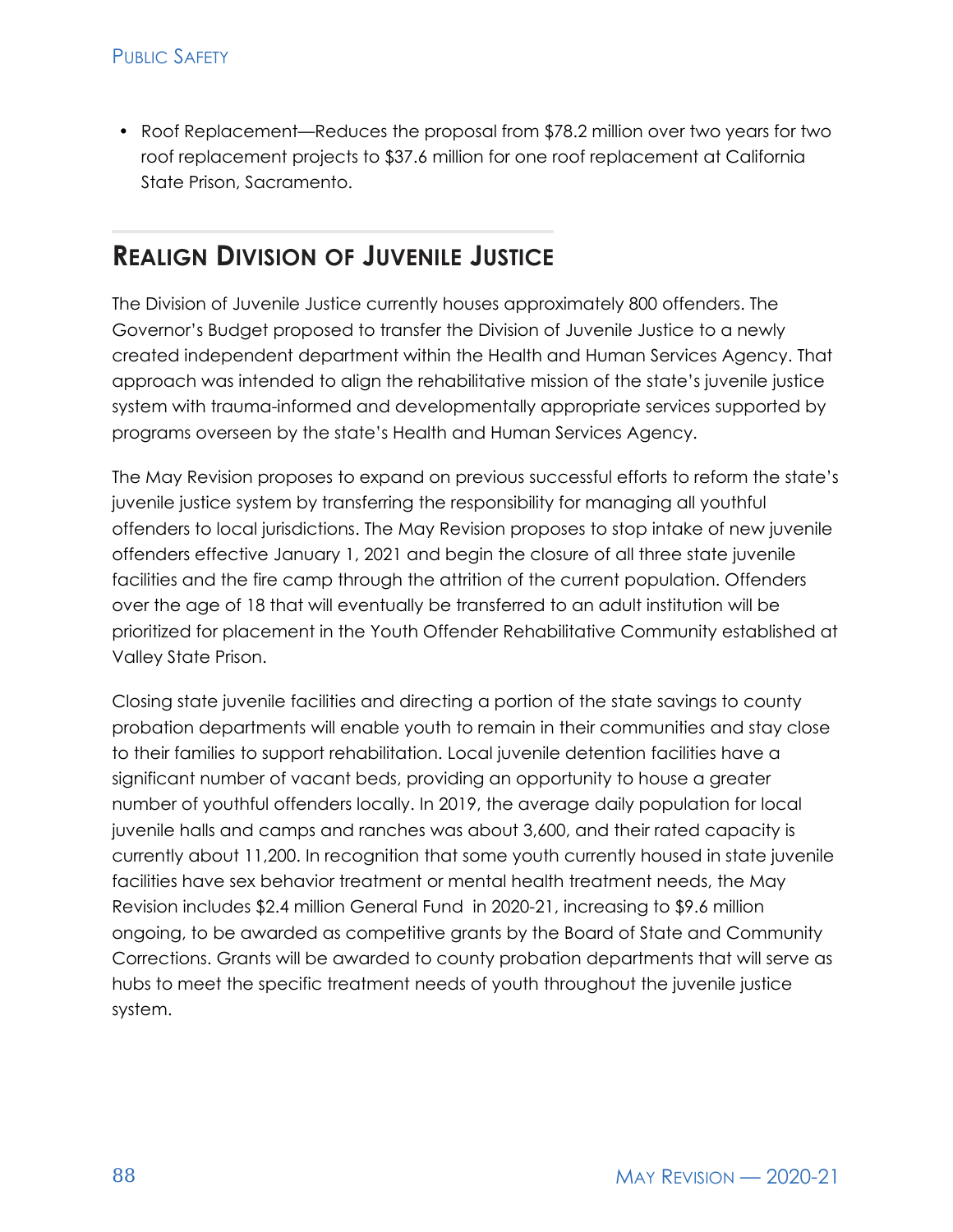## **LOCAL PUBLIC SAFETY**

Proposition 47 Savings—Voters passed Proposition 47 in November 2014, which requires misdemeanor rather than felony sentencing for certain property and drug crimes and permits inmates previously sentenced for these reclassified crimes to petition for resentencing. The Department of Finance currently estimates net savings of \$102.9 million General Fund for Proposition 47 when comparing 2019‑20 to 2013‑14, a decrease of \$19.6 million from the Governor's Budget estimate for 2019‑20. These funds will be allocated according to the formula outlined in the initiative.

Post Release Community Supervision—The May Revision includes \$12.9 million General Fund for county probation departments to supervise the temporary increase in the average daily population of offenders on Post Release Community Supervision (PRCS) as a result of the implementation of Proposition 57. This is a decrease of \$902,000 from the amount estimated in the Governor's Budget.

# **ADULT PROBATION REFORM**

The Governor's Budget included \$60 million General Fund annually for three years and \$30 million General Fund in 2023-24, to supervise and provide probation services for misdemeanants, with the aim of improving public safety by reducing recidivism of these individuals. The Budget also included reforms to reduce felony and misdemeanor probation terms to two years, and allow for earned discharge for probationers. The Governor's Budget also included \$11 million ongoing General Fund, in addition to baseline funding of \$112.7 million General Fund, to stabilize SB 678 funding provided to counties. While the Administration is still supportive of the policy objectives included in these reforms, given the state's current fiscal situation, the May Revision withdraws the probation reform proposed in the Governor's Budget.

The Administration recognizes the importance of county probation departments in the public safety continuum and plans to continue discussions on how to protect public safety and improve rehabilitation efforts in the community.

The May Revision maintains the existing SB 678 calculation, which will provide county probation departments \$112.7 million General Fund in 2020-21.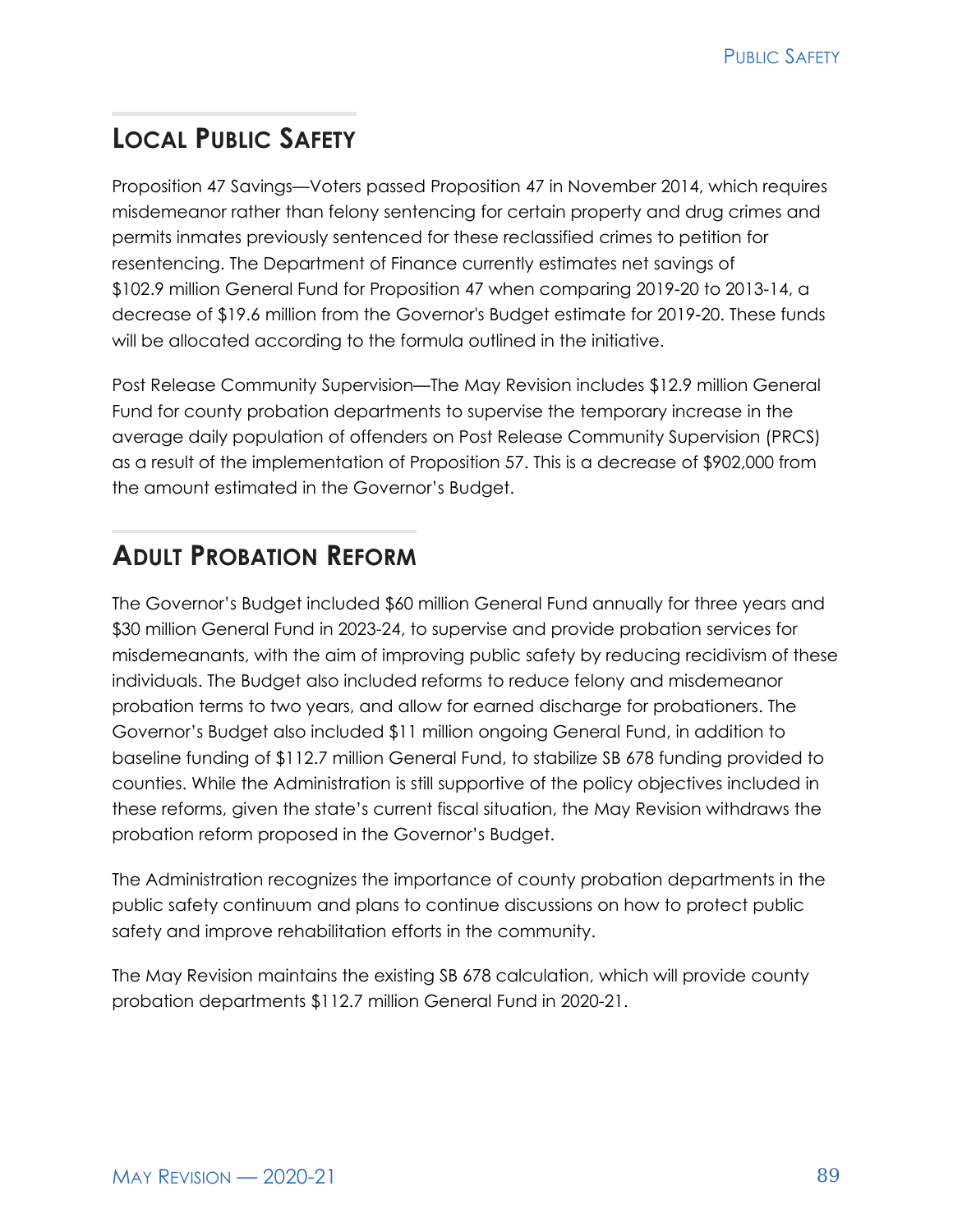### **BOARD OF STATE AND COMMUNITY CORRECTIONS**

The Governor's Budget stated the intent to strengthen the state's oversight of county jails. The Board of State and Community Corrections will more actively engage counties regarding deficiencies identified as part of its inspections through its public board meeting process and to the extent resources allow, conduct more frequent follow-up inspections. The Board will also provide additional technical assistance to those counties where issues are identified. Also, as part of the Title 15 jail standards review, the Board will make sure the standards are consistent with national best practices.

Absent additional federal funds, the COVID-19 Recession makes the following reduction necessary to balance the state budget. This reduction will be triggered off if the federal government provides sufficient funding to restore it:

• Adult Reentry Grant—\$37 million to provide competitive awards to community-based organizations to support offenders formerly incarcerated in state prison.

### **COMMISSION ON PEACE OFFICER STANDARDS AND TRAINING**

To meet the short-term needs of local law enforcement training due to the COVID-19 pandemic and the potential long-term impact of reduced state and local budgets, the Commission on Peace Officer Standards and Training (POST) will leverage existing funding provided in the 2018 Budget Act to provide for the strategic development and implementation of a framework to support distance learning opportunities for all California law enforcement agencies.

Specifically, the May Revision proposes to use \$10 million General Fund previously appropriated to: (1) create a Distance Learning Grant Program, (2) increase the functionality of POST's Learning Portal, and (3) upgrade previously produced and developed distance learning courses and videos.

The May Revision proposes the establishment of a Distance Learning Grant Program to allocate \$5 million to governmental entities and non-profit law enforcement educational institutions to develop and deliver training through innovative, distance learning modalities with a focus on use of force and de-escalation, implicit bias and racial profiling, community policing, cultural diversity, and organizational wellness.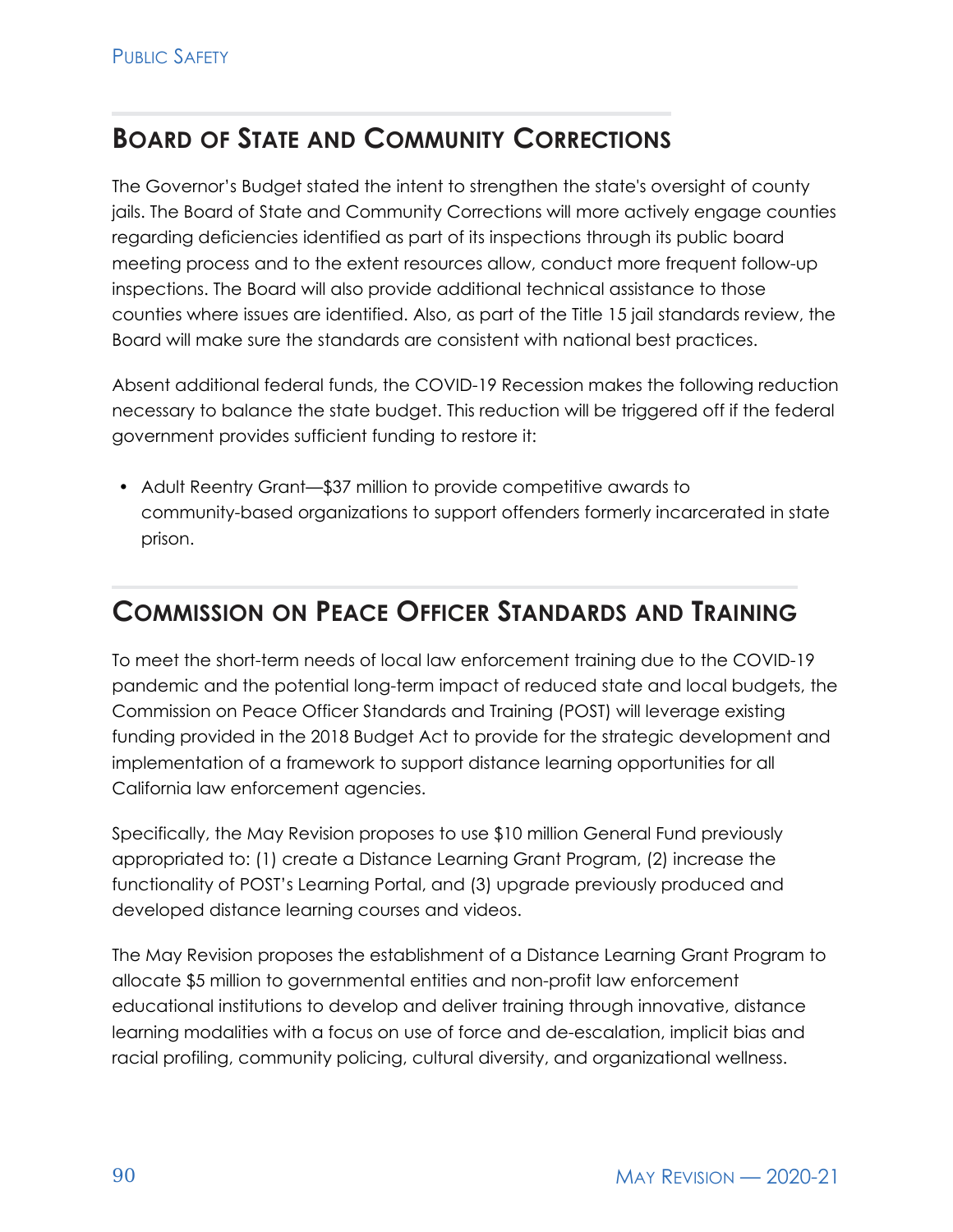The POST Learning Portal is a secure website available for California peace officers, dispatchers, and law enforcement instructors to access self-paced training courses and applications to support law enforcement training in California. Access to the Learning Portal is free to California law enforcement in the POST program. POST will explore replacing, enhancing, and/or modernizing the functionality of the Learning Portal by adding and incorporating additional modules that would provide law enforcement agencies the ability to develop their own agency-specific courses to develop and deliver their own instructor-led distance training.

Finally, POST will identify and upgrade existing distance learning courses and videos but are in legacy software formats no longer supported, such as Adobe Flash Player. By converting these materials, POST can ensure that relevant training materials continue to be accessible to local law enforcement agencies. POST also anticipates continued creation of high-quality, online in-service and specialized training videos that enable law enforcement to meet Continuous Professional Training mandates through distance learning options.

To reduce costs, the May Revision also proposes to revert \$16.5 million in unspent funding appropriated in prior budgets.

### **VICTIM SERVICES**

Crime victims and their families bear significant physical, emotional, and financial burdens. The May Revision reflects the Administration's continuing commitment to both assist crime victims and their families in recovering from such traumas, and to proactively make strategic investments to protect those who face a high risk of victimization by maintaining the following Governor's Budget proposals:

- Restitution Fund Backfill—\$23.5 million one-time General Fund to backfill declining fine and fee revenues in the Restitution Fund, allowing the Victim Compensation Board to continue operating at its current resource level.
- California Violence Intervention and Prevention (CalVIP) Grant Program—\$9 million General Fund ongoing for the Board of State and Community Corrections to continue funding the CalVIP program, which provides competitive grants to cities and community-based organizations to support services such as community education, diversion programs, outreach to at-risk transitional age youth, and violence reduction models.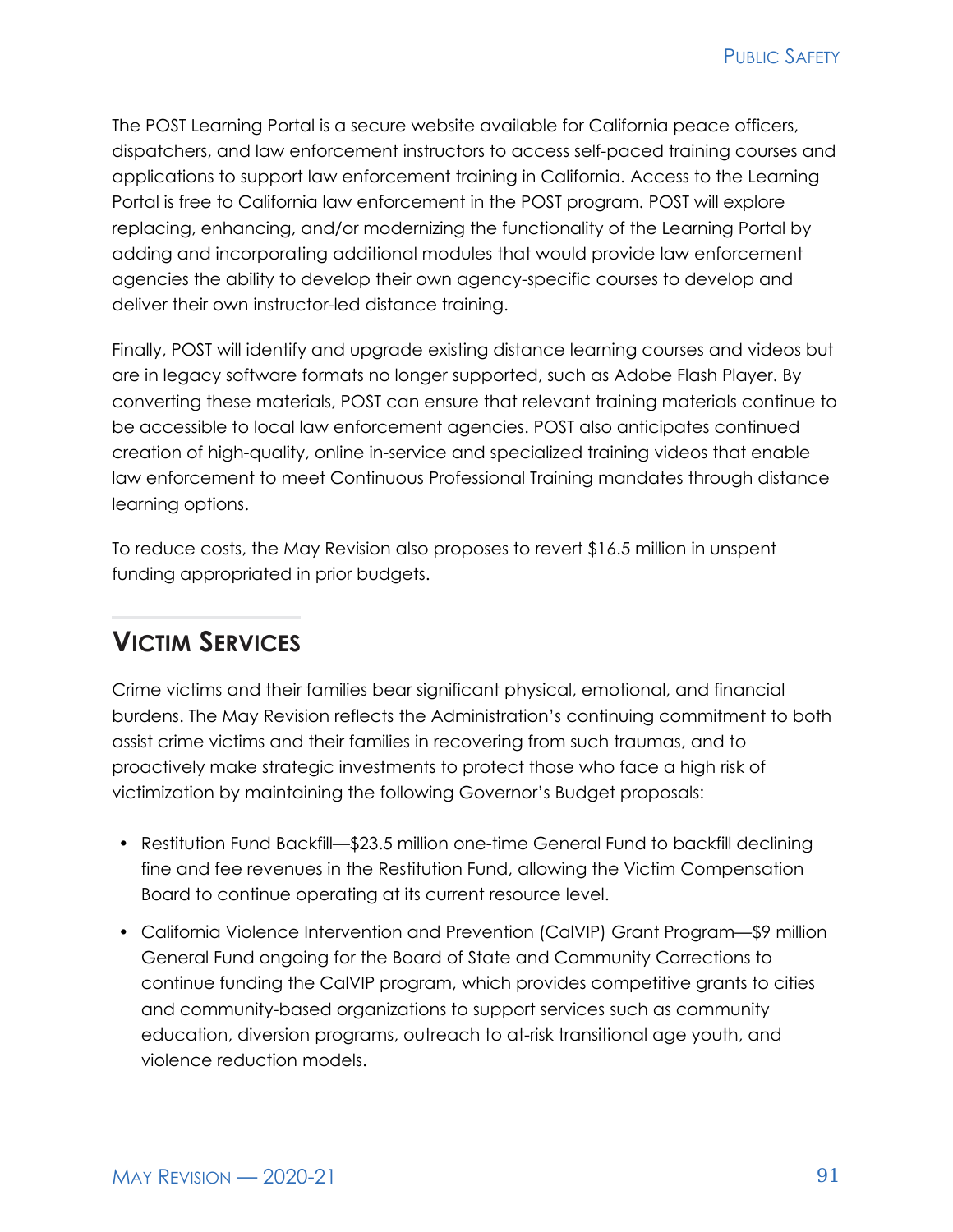### **IMPROVING INDIGENT** DEFENSE

Currently, the Office of the State Public Defender's mission is focused on assisting individuals sentenced to death with post-conviction appeals. The Governor's Budget included \$4 million General Fund in 2020-21 and \$3.5 million annually thereafter to expand the Office's mission to include improving the quality of indigent defense services provided by counties. Specifically, these resources were intended to provide training and technical assistance for attorneys providing indigent defense, with the goal of promoting more effective representation statewide. Absent additional federal funds, the COVID-19 Recession makes a reduction of this amount to \$2.1 million ongoing necessary to balance the state budget. This reduction will be triggered off if the federal government provides sufficient funding to restore it.

In addition, the state is not in a fiscal position to expand programs given the drastic budget impacts of the COVID-19 Recession. The May Revision withdraws \$10 million one-time General Fund included in the Governor's Budget for the Board of State and Community Corrections to administer a pilot program, in consultation with the Office of the State Public Defender, to supplement local funding for indigent criminal defense.

### **DEPARTMENT OF JUSTICE**

As chief law officer of the state, the Attorney General has the responsibility to see that the laws of California are uniformly and adequately enforced. This responsibility is fulfilled through the diverse programs of the Department of Justice (DOJ). The department provides legal services on behalf of the people of California; serves as legal counsel to state agencies; provides oversight, enforcement, education, and regulation of California's firearms laws; provides evaluation and analysis of physical evidence; and supports data needs of California's criminal justice community. The May Revision includes total funding of approximately \$1.1 billion, including \$365.9 million General Fund, to support the DOJ. This represents a reduction from the Governor's Budget of \$14 million, of which \$4.3 million is General Fund. Absent additional federal funds, the COVID-19 Recession makes this reduction necessary to balance the state budget. This reduction will be triggered off if the federal government provides sufficient funding to restore it.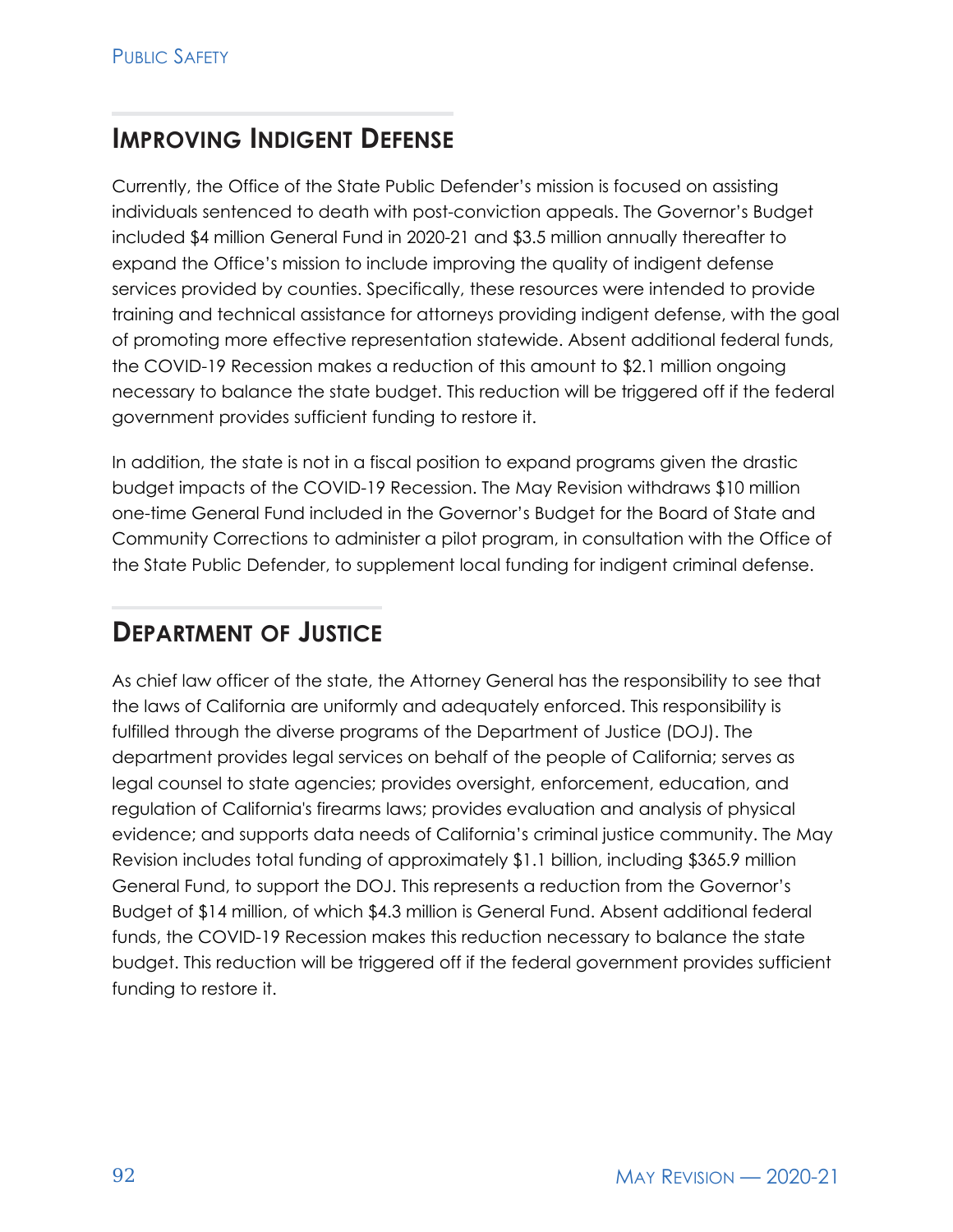#### **BUREAU OF FIREARMS**

The Bureau of Firearms regulates and enforces the manufacture, sale, ownership, safety training, and transfer of firearms. In recent years, there have been several laws enacted that affect the purchasing and ownership of a firearm in California, thereby increasing the Bureau's workload. The May Revision continues the Administration's commitment to strengthen gun violence protections by including the following significant investments:

- Chapter 730, Statutes of 2019 (AB 879)—\$5.9 million General Fund in 2020-21 and \$8.3 million in 2021-22 to regulate and track the sale of firearm precursor parts. This represents an increase of \$928,000 in 2020-21 and \$3.3 million in 2021-22 from the Governor's Budget due to updated implementation costs. AB 879 requires the sale of firearm precursor parts to be conducted by or processed through a licensed firearm precursor part vendor beginning July 1, 2024. Precursor parts can be used to manufacture "ghost guns" that are untraceable due to a lack of serial numbers or identifying markers. Given the risk that such guns present to public safety, the May Revision includes resources to accelerate the implementation of these requirements to July 1, 2022.
- Firearms Information Technology Modernization—\$2.4 million Dealers' Record of Sale (DROS) Special Account to begin the planning and analysis phase of combining and modernizing the existing firearms tracking systems. DOJ currently tracks firearms using 11 information technology systems that are antiquated, costly to update, and inefficient at gathering data. New firearms policies and reporting requirements are difficult to implement given the disconnected structure of these systems. Modernizing these systems will enable DOJ to respond to changing business needs and legislative mandates efficiently and in a cost-effective manner.
- Chapter 737, Statutes of 2019 (SB 61)—\$2.1 million DROS Special Account in 2020-21, \$1 million in 2021-22, and \$379,000 annually thereafter to implement and enforce the provisions of SB 61 that prohibit the sale of semiautomatic centerfire rifles to any person under 21 years of age, except a law enforcement officer or active duty member of the Armed Forces, and prohibit a person from making an application to purchase more than one semiautomatic centerfire rifle in any 30-day period. This represents a reduction of \$379,000 in 2020-21 and \$379,000 in 2021-22 to remove limited-term legal positions included in the Governor's Budget proposal.
- Chapter 738, Statutes of 2019 (SB 376)—\$981,000 DROS Special Account in 2020-21, \$306,000 in 2021-22, and \$232,000 annually thereafter to track and report annual firearms sales, loans, and transfers to enforce the provision under SB 376 that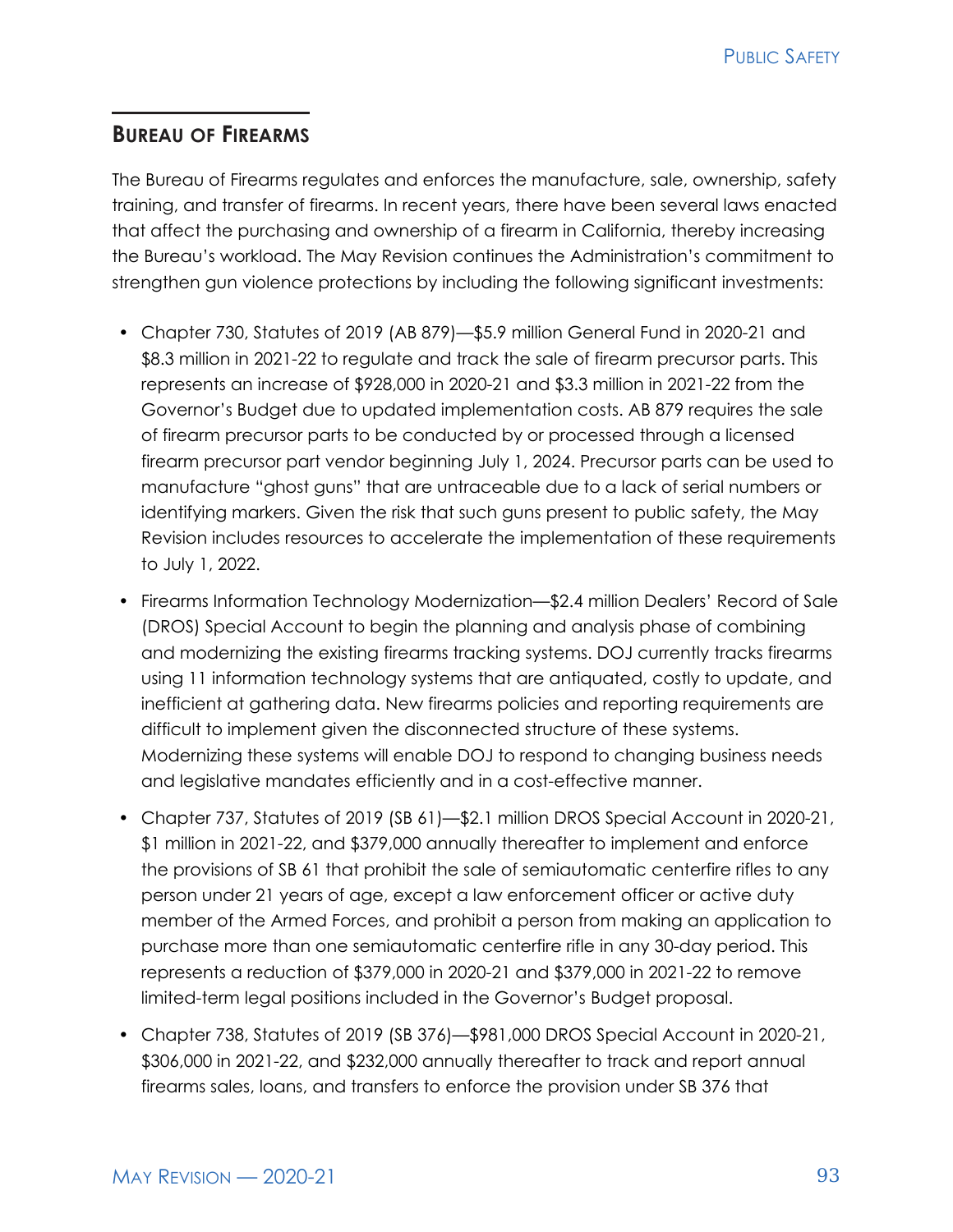reduces the threshold for which a manufacturer's license is required from 100 firearms manufactured annually to 50.

• "Other" Firearm Registration—\$128,000 DROS Special Account in 2020-21 and \$862,000 in 2021-22 to close regulatory loopholes for assault weapons that are not currently defined as a rifle, pistol, or shotgun. This proposal enables DOJ to appropriately define and regulate such weapons.

#### **OTHER SIGNIFICANT ADJUSTMENTS**

The May Revision also includes the following adjustments:

- Bureau of Forensic Services—\$3.8 million General Fund to backfill the continued decline in fine and fee revenues in the DNA Identification Fund, bringing the total amount available to \$35.8 million one-time funds (\$25.8 million General Fund and \$10 million Fingerprint Fees Account). This funding will enable DOJ to continue processing forensic evidence for client counties.
- Replacement of License 2000 System—\$724,000 Gambling Control Fines & Penalties Account in 2020-21 for the initial planning and analysis phase of replacing the License 2000 System, which is used by the Bureau of Gambling Control and Gambling Control Commission to manage cardroom licensing, registration, and auditing functions.
- Sex Offender Registration (Chapter 541, Statutes of 2017 (SB 384)) Funding Alignment—A net change of zero by moving \$4.8 million General Fund expenditures proposed in the Governor's Budget for 2020-21 and 2021-22 to 2022-23 and 2023-24, to align the funding to implement SB 384 with an updated implementation timeline.

The state is not in a fiscal position to expand programs given the drastic budget impacts of the COVID-19 Recession. The following proposals are withdrawn from the Governor's Budget:

- Bureau of Forensic Services Equipment and Facility Maintenance—\$7.3 million ongoing General Fund to replace forensic laboratory equipment and perform facility maintenance.
- Tax Recovery in the Underground Economy Enforcement Teams (Chapter 626, Statutes of 2019 (AB 1296))—\$5.7 million ongoing General Fund.
- Healthcare Rights and Access Section—\$2.2 million ongoing General Fund.